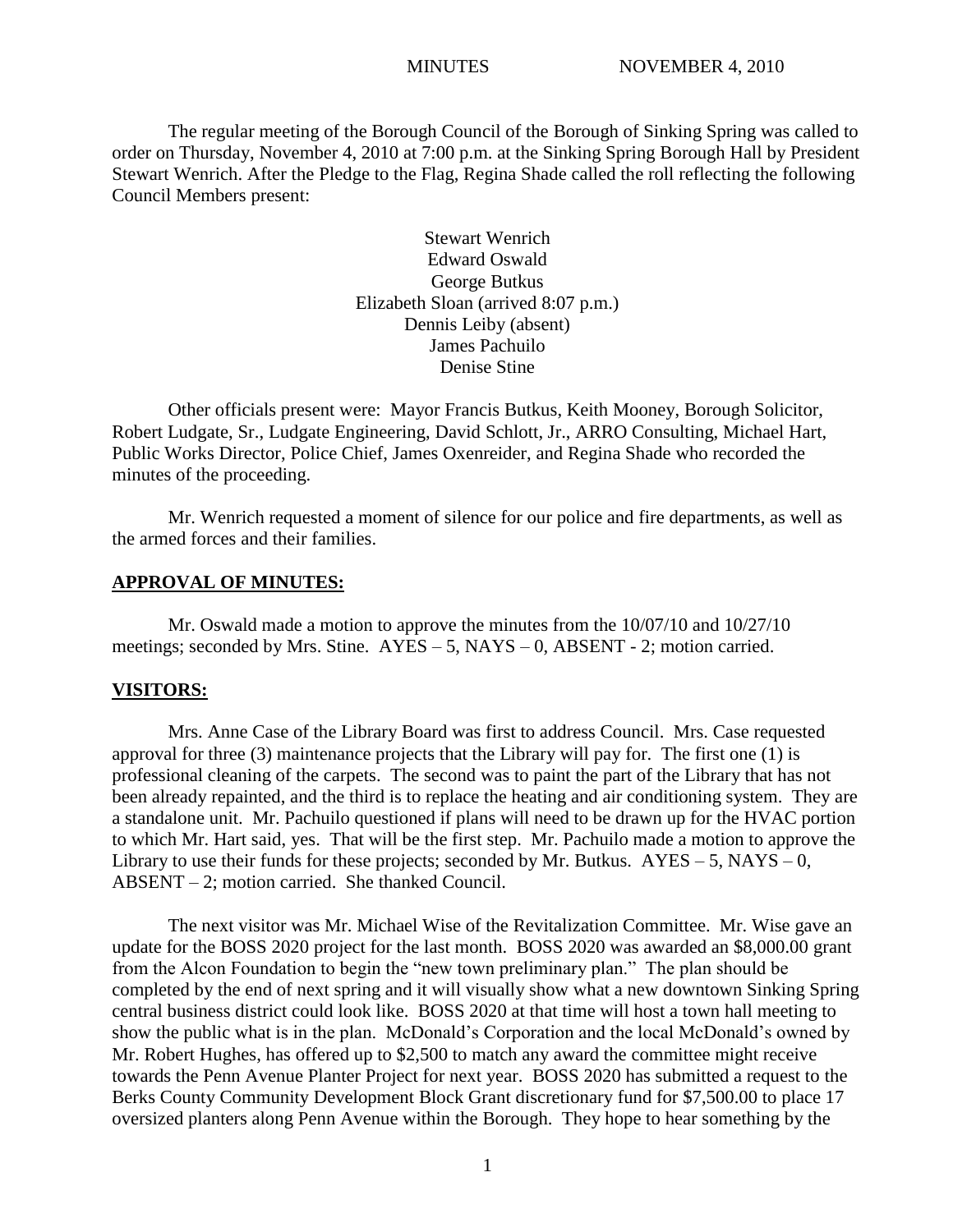beginning of next year. The third item was that the Foodlion. They had their grand opening this past Wednesday and from all accounts it was a success. Everyone is happy. BOSS 2020 presented a report to Borough Council at the September  $22<sup>nd</sup>$  workshop. They outlined real estate value housing trends; Borough tax revenues that the Borough could possibly realize by the revitalization project. He gave copies of that report to Council. BOSS 2020 is requesting that Council consider their two (2) requests for 2011. The first request is that \$50,000 be put into the Revitalization line item. BOSS 2020 would use these funds to operate, host promotional events, and conduct outreach programs to elected officials as well as private foundations to secure more funding. The second item is they would like the Borough to contact Mr. Michael Setley to reestablish a line of credit through a local bank that would include a \$500,000.00 allocation line for Revitalization. BOSS 2020 needs this line of credit on paper so that it can apply for large construction grants from State and Federal Government. These grants typically require 10% to 50% matching funds sometimes more. They want to begin applying for these multimillion dollar grants in early 2011. This is simply an administrative line item. No dollars will be spent by BOSS 2020 unless and until Government funds are awarded. These grants usually take two (2) to three (3) years to achieve and Council will have the final say to accept any grant that BOSS 2020 may win. Mr. Butkus asked Mr. Mooney if we don't have to go before the DCED each year to renew that to which Mr. Mooney said no. Once you have the line of credit it will be counted toward your indebtedness whether you draw down on it or not. Mr. Butkus then asked if the line of credit will expire. Mr. Mooney said that will be part of the conditions. Mr. Mooney said you could get a revolving line of credit. Mr. Pachuilo said the budget committee took this into consideration and there is a line item in there as of now. Mrs. Shade stated it was in the area of \$48,000.00. Mr. Pachuilo made a motion to have Mr. Michael Setley establish a line of credit and have that allocation of \$500,000 for BOSS 2020; seconded by Mr. Oswald. Mr. Butkus asked if we have a rough idea how much will this cost to get this set up. He does realize it is a nominal fee but he still wanted to know a ballpark figure. Mr. Wenrich said he doesn't know. Mrs. Shade did not remember either however the last time we did this it was for \$1 million and \$5.5 million dollars; so she was not sure if that has some bearing on the amount. Mr. Wenrich asked for a roll call vote.  $AYES - 5$ ,  $NAYS - 0$ ,  $ABSENT - 2$ ; motion carried. Mr. Wenrich stated this is money that will just sit there and will not be used until Council authorizes it. Mr. Wenrich stated we need to show that we are serious about revitalizing our town and this line of credit will show just that. The grantors are looking for this. It would always come back to Council for our final blessing. Mr. Wise stated often times they will be able to use matching funds that they have been granted from other sources. He continued their goal is to be as fiscally responsible as possible. Mr. Wenrich encouraged everyone who hasn't been at the new Foodlion to visit the store. He stated you can feel the positive energy flowing through there; less than one (1) years ago, there were two (2) old vacant dilapidated buildings down there and now look at it. He said it is a credit to past Councils and to the current Council. He thanked BOSS 2020 and JDH for getting us started. Mr. Oswald questioned how soon do we get grant money and how soon perhaps might we need to spend from the line of credit. Mr. Sam Loth stated it depends on the particular grant. An allocation can happen anywhere from eighteen (18) to twenty four (24) months; but a grant from HUD or DOT you could be talking three (3) or four (4) years as it is a more complicated type process. State is usually a bit easier. He explained how it works. Mr. Ludgate stated the following day he will be meeting along with our traffic study people the Berks County Chamber of Commerce. They want to get some input about this project. He was also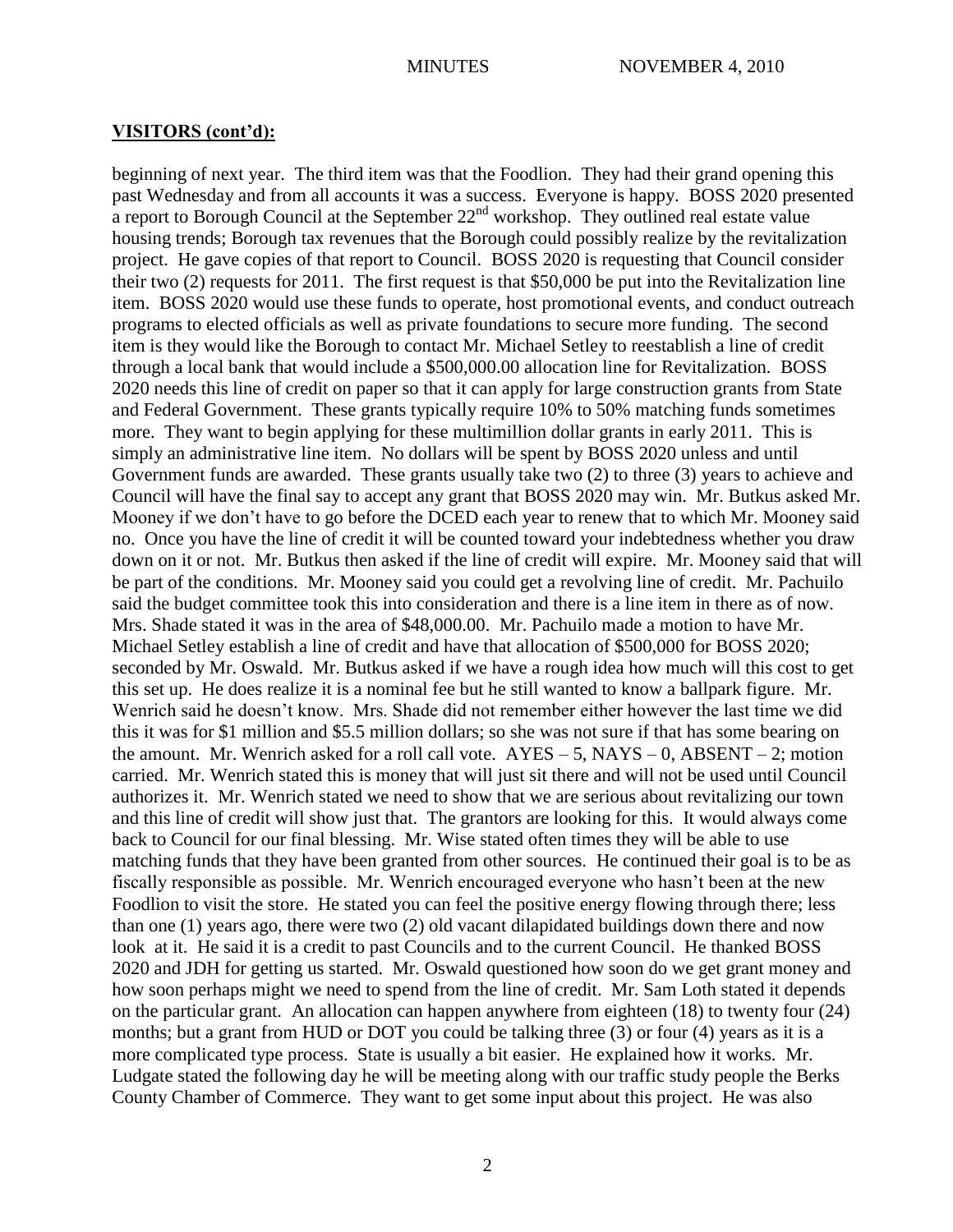invited to make a phone call to the Deputy Secretary of the Department of Community and Economic Development. He believes the timing of Council on this is just about perfect.

The next person to address Council was Mr. Charles Coleman. He serves on the BOSS 2020 committee. He lives across the street from the new JDH property and he said it is great to see. He went on to say it was great for the businesses but also for the residents of the Borough.

Councilman George Butkus was next to address Council. Mr. Butkus apologized to the audience. He had made a slideshow but forgot the cord to project it. He stated all of Council had received his letter. He is requesting the \$1.00 permit to raise a few rabbits on the land that his father owns which is adjacent to the playground. A large portion is currently being used for private gardens so it is still agricultural use. The current Ordinance states that an existing nonconforming use can be used with a special permit. He also had a letter attached from the landowner (Mayor Butkus) saying he has the authorization to do that if he receives the okay from Council. He also marked out on an aerial photo where he would place the hutches however the whole area is not going to be covered. He just wanted the ability to move them due to weather conditions. He is planning on having at maximum at any given time of thirty (30) adult bunnies. He gave Mr. Hart the same information along with his check for the one (1) dollar. The space is more than twenty (20) feet away from a property line and more than 100 feet away from any streams. Mr. Pachuilo asked if he was in compliance with what we have in our Ordinances. Mr. Hart stated yes to the Ordinance that Mr. Butkus is speaking of but that is an old Ordinance. However under our Zoning this does not fall under a use by right. That is located in the I-1 District which doesn't allow for that. It would be allowed by a variance. Mr. Pachuilo questioned if he would need to go to the Zoning Hearing Board to which Mr. Hart said yes. Mr. Butkus said, but to do this doesn't he need this permit first. Mr. Mooney said no. If we can't establish the use how could we grant you a permit? First you must establish the use. Mr. Butkus stated even though it has been grandfathered for current agricultural use? Mr. Mooney said the current agricultural use is there, so it is an expansion of a non conformity because you have the non conforming use going on. Any additional Ag use will be an expansion of the current Ag use which is nonconformity. Mr. Oswald asked if this is a nonconformity use being placed on another nonconforming use. Mr. Mooney stated you can't expand a nonconforming use. Mr. Butkus' question is how did the Railroad House expand out of the back of their building? He knows they got plans approved. Mr. Mooney stated he had no idea. He was not the Solicitor then but perhaps they got a variance but again he does not know what they did. Mr. Butkus said their footprint greatly increased and he knows the reason he didn't tear the building down was an offset issue then. Mr. Mooney and Mr. Hart couldn't answer that question. Mr. Ludgate questioned if it was true that there is a difference between expanding a nonconforming use and expanding a nonconforming situation with regards to dimensions. Mr. Mooney stated that was true. He went on to say the Ordinance would determine the use or the area. Most Ordinances state if you already have an area you can extend it normally about ten (10) percent give or take depending on the Ordinance. He was not sure if ours states that or not. You allow for natural growth. Mr. Ludgate said he believes our Ordinance would not allow the decrease of the setbacks and those types of things so therefore would allow for the percentage of growth. Mr. Mooney stated he is talking about a brand new use. Mr. Mooney said our Ordinance has another issue which he and Mr. Hart spoke about earlier that day. Section 604 of the Zoning Ordinance; he feels Mr. Butkus needs to submit some type of plan if he was serious about doing this because it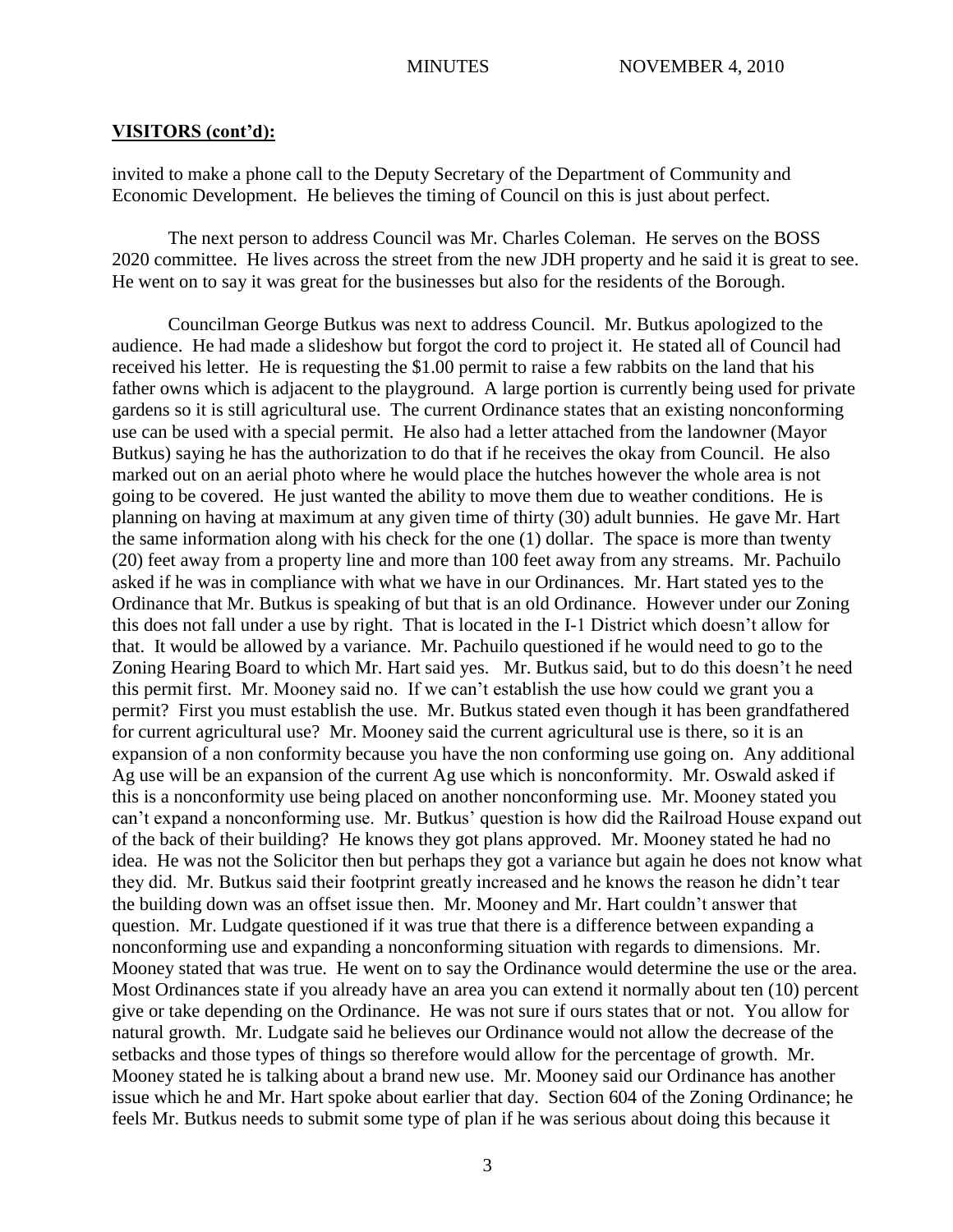would be establishing a second primary use on a lot that already has a primary use which is the industrial shop that is currently there. The way our Ordinance reads, you must be able to meet the setback and yard requirements as well as the bulk requirements of the Zoning Ordinance for the two (2) uses. It is almost as if you had two (2) separate lots. You must meet the bulk area requirements to allow the two (2) uses to sit independently on the lot. Mr. Oswald said doesn't the Zoning Ordinance state that the agricultural district is only where livestock can be. He questioned if we didn't have this issue with the gentleman and his sheep. They were in a residential area. He thought it was an issue because they are zoned industrial and livestock shouldn't be in an industrial area. Mr. Mooney said right however his argument is there is already a nonconforming agricultural use there. Mr. Oswald said so you are making nonconformity on top of nonconformity. Mr. Butkus questioned if animals count as livestock because normally livestock you don't pay sales tax on when being transferred which you do with rabbits even when bought at auction. Mr. Mooney said the way I looked at it; it was either an ag use or a commercial use. You are raising animals to sell; it's a commercial use. Mr. Butkus said somewhat however it is just more recreational use of the animals. Mr. Mooney said you have thirty (30) animals that are going to breed; you are only planning on keeping thirty (30); they are going to have offspring, you are going to do something with the offspring, Mr. Mooney questioned. Mr. Butkus said yes. However the amount of money he will be getting would just offset the feed and the supplies for the animals. Mr. Mooney said he can't help what Mr. Butkus is charging, but you are selling them, it's a commercial use; it's a business. Mr. Pachuilo asked if this was a zoning issue. Mr. Mooney said it is definitely a zoning issue. Mr. Pachuilo asked if he needs a zoning variance. Mr. Mooney said he needs a plan and you need to know what the layout is going to be. You need to see that the setbacks and the bulk area requirements are going to be met. You then must determine whether it is an increase in the nonconformity that is allowable and permissible under the Ordinance. Mr. Pachuilo made the suggestion to Mr. Butkus to follow that avenue and go for the variance. Mr. Mooney said he doesn't know if he needs a variance until he makes a submission and we look at the Ordinance. He hasn't done anything to trigger a review under the Zoning Ordinance. Mr. Ludgate asked if this was going inside a building to which Mr. Butkus said no. They are outdoor hutches. Mr. Ludgate said he is not sure that this would trigger a land development plan. It sounds like a drawing that would be satisfactory to the Zoning Officer is what is needed. Mr. Mooney does not know if the raising of rabbits triggers the Newtrium Management Act to which Mr. Ludgate did not know either. Mr. Ludgate said in the rural municipalities they represent they are usually dealing with larger animals. There is a third thing that he might want to look into. Mr. Ludgate has a book however he is not sure that rabbits are in there however chickens are. Mr. Butkus said so even if he submits for the zoning variance or permit, does he still have to come back to Council and get the \$1.00 permit. He knows he can't put the rabbits there till he gets the zoning cleared up but to him it seems more cost effective to get this and not but any rabbits there till he gets the zoning cleared up then to get the variance and then find out Council will not issue him the permit after spending the resources to go through all the other paperwork. Mr. Mooney stated if Council wants to grant you a license contingent on you acquiring the appropriate zoning permit for the use he has no problem with that. Mr. Wenrich agrees with Mr. Mooney we must defer to the Zoning Hearing Board. Mr. Pachuilo said if we give him our blessing now it does make sense to him. Mr. Pachuilo feels if you can meet the Zoning Ordinance and go through the proper channels, he would grant him the permit. Mr. Wenrich said he would. Mr. Pachuilo made a motion to grant George Butkus the permit contingent upon meeting the zoning guidelines for the property's nonconformity. Motion failed due to the lack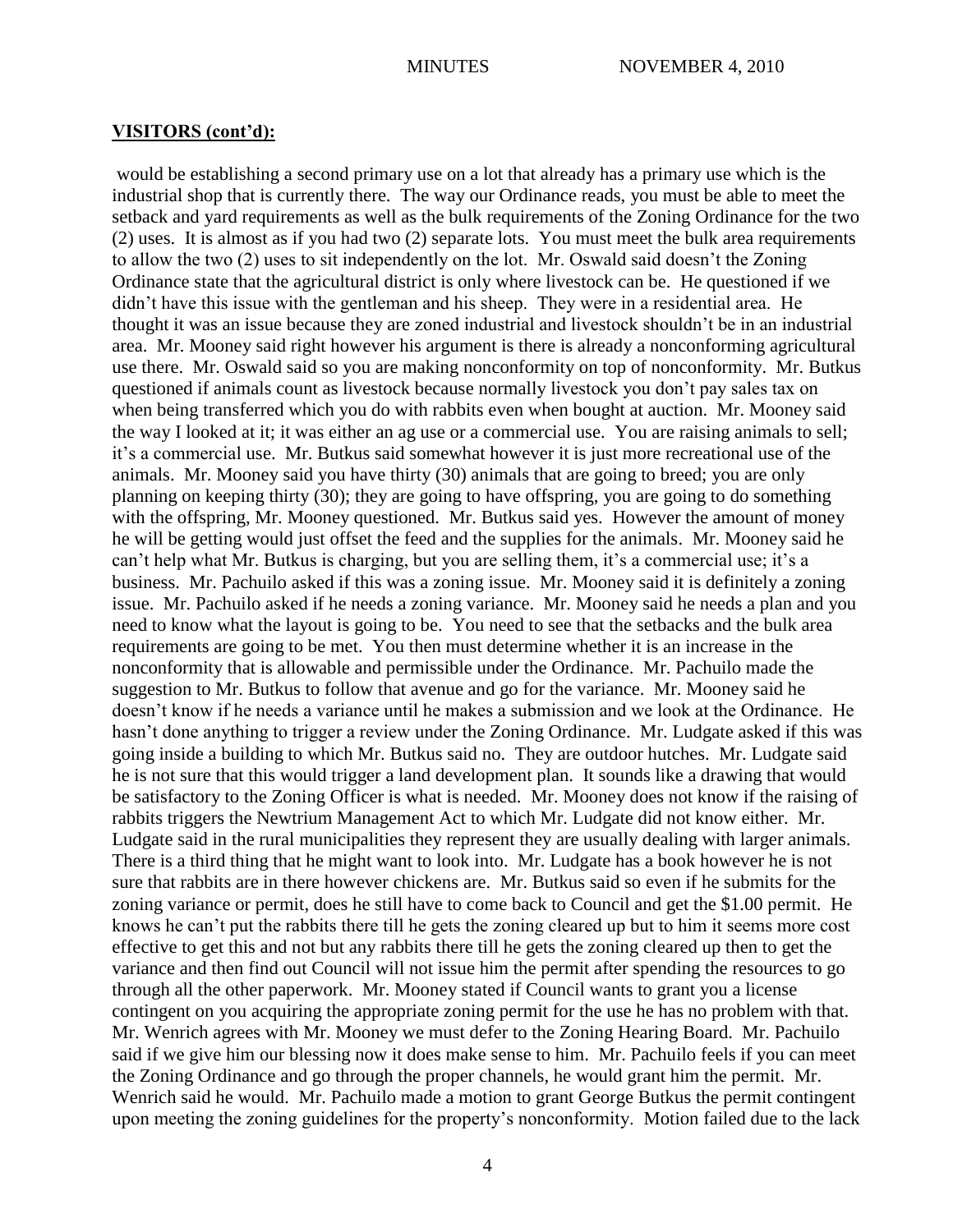of a second. Mr. Butkus wanted to remind Council that the way this is worded nobody can have their pet rabbit in their backyard either. Mr. Oswald said he would have seconded the motion but what kind of precedence are we setting. We just can't be throwing out variances and everything. Mr. Mooney said you don't have the power to grant variances. Mr. Pachuilo feels you take each case on an individual basis. He went on explain how it works for the Planning Commission. Mr. Pachuilo said he is looking at the fact he wants rabbits. He is running a small business on that property. He said if it was a sheep he would have a different view. It is on a case by case thing. Mr. Oswald said he will second the motion. Mr. Pachuilo made the motion to grant George Butkus the permit contingent upon meeting the zoning guidelines for the property's nonconformity; seconded by Mr. Oswald.  $AYES - 3$ ,  $NAYS - 1$  (Mr. Oswald),  $ABSTAIN - 1$  (Mr. Butkus), ABSENT – 2; motion carried. (The requests will become part of the permanent record.)

## **COMMUNICATIONS:**

Mrs. Shade read a letter from Mrs. Brenda Steinhauer of 48 Shillington Road. (The letter will become part of the permanent record). The letter pertained to a phone call she was looking to receive from the Mayor regarding the parking situation on Shillington Road. Mr. Wenrich stated she should bring her request to Borough Council and not a certain individual. The Mayor is basically in charge of the police department and to break ties. The full seven (7) Council members are responsible for what happens inside the Borough. The issue should come to Council. Mr. Wenrich said to the Mayor if you called her back you called her back. Mayor Butkus said he tried on several occasions. He did get an answering machine. He said he called her back after he talked with Mr. Hart. The way it was explained to him, there was a parking problem and has he understands it, a bank took over the old carwash and put signs up that they were not allowed to park back there. They use to park there. Since it is private property neither the Mayor, nor Mr. Hart has jurisdiction. Mayor Butkus said we can't give the right for someone to park on private property. He did try to convey that. Mr. Wenrich question if this was for the people along Rt. 724; and if they always had access to that lot to park. Mr. Hart said they have the alley along their property but a lot of them were using the storage area to park and when the bank took over they posted the storage area lot. That forced everyone to squeeze into the alley. They have no street parking, Mr. Hart said. Mr. Wenrich said again we can't tell the property owner what to do. Mr. Hart said another problem is that most of those units are now two (2) rental units and he doesn't believe they ever followed the zoning as far as off street parking when they were converted which is making the problem even worse. Mr. Wenrich asked Mrs. Shade to draft a letter basically stating that Council and the Mayor do not have jurisdiction with the parking back there and they can sympathize with them but there is nothing they can do. Their hands are tied.

## **APPROVAL OF BILLS:**

Mr. Oswald made a motion to pay the bills; seconded by Mrs. Stine.  $AYES - 5$ ,  $NAYS - 0$ , ABSENT - 2; motion carried.

## **WESTERN BERKS FIRE DEPARTMENT:**

Mr. Jeffrey Weidner stated Council received a copy of their report October, 2010. For the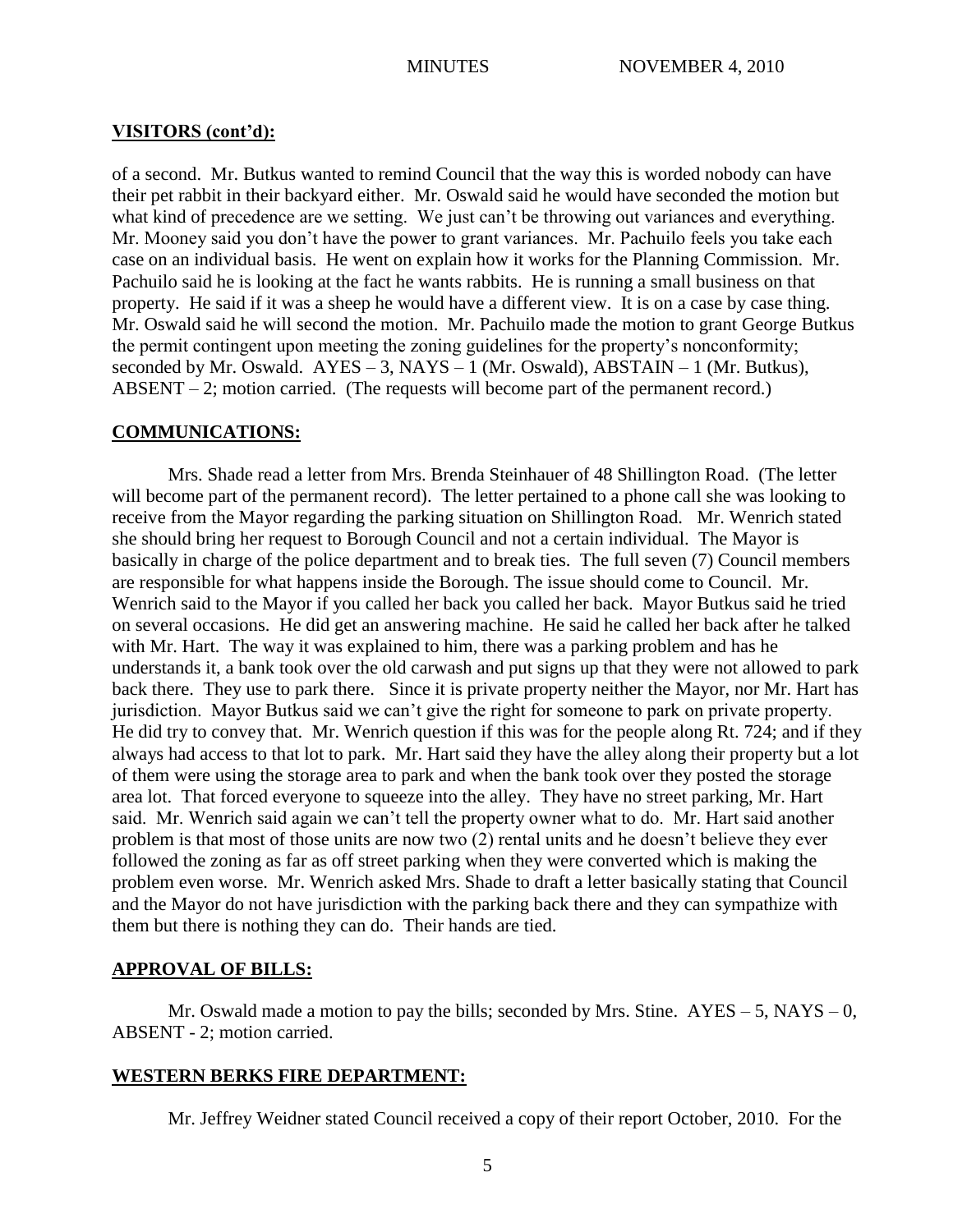## **WESTERN BERKS FIRE DEPARTMENT (cont'd):**

month of October they responded to a total of 55 incidents. Seven (7) of them were in the Borough. They had an average turnout of twelve (12) people per call. Total number of responding personnel was 615. There was no fire loss in any of the municipalities in the past month. Council received a copy of the 2011 budget which was passed by the Board of Trustees. The Borough fire tax for Sinking Spring will remain the same; no need to increase the millage. There are several grants listed however no dollar amounts were given. At this point in time Mr. Weidner stated he has about \$400,000.00 to \$500,000.00 in grants that are outstanding. He believes notifications shall be coming after the first of the year. The most significant grant they have out there provides for the reimbursement of four (4) career firefighters for the department. He hopes to put on four (4) paid firefighters next year. One (1) of the grant programs provided by Homeland Security provides you with 100% funding for two (2) years for salary and benefits for the paid firefighters. This grant comes to a total of \$381,000.00 which will fully cover all the benefits for two (2) years. We currently do not have any paid firefighters. This will not happen before January 1, 2011. We can't hire the firefighters until the grant is approved. If we do then we are not eligible for the grant. He encouraged Council to look over the budget if they have any questions to please contact him. Mr. George Butkus questioned if we don't get the grants are they still anticipating hiring the four (4) firefighters to which Mr. Weidner said yes. Mrs. Stine questioned what the other grants were for. Mr. Weidner said \$60,000 from the Emergency Management Agency for additional firefighter turnout gear. In the past two (2) months he believes there are about ten (10) new members who applied for membership. There is a \$30,000 grant from the DCED for purchasing automatic external difibulators for the fire apparatus. The firefighter's grant for around \$80,000 was written to update the air system on the rescue truck along with a few other items. Mr. Wenrich was impressed how fast they turned out and how many turned out to fight the fire at the apartments behind Redner's. Mr. Butkus said the time that was put into hiring Mr. Weidner was well worth it to which Mr. Wenrich agreed. He asked that Mr. Weidner take the thanks back to his firefighters as well.

## **MILLER ENVIRONMENTAL:**

Mr. Peter Juzyk gave the report for October, 2010. The total monthly flow was 18.953 million gallons. The average daily flow was 611,000 gallons; the minimum daily flow was 485,000; and the maximum daily flow was 1,048,000 gallons. The total rainfall was 1.8 inches. The contribution by the municipalities was: Sinking Spring – 67.8%, Lower Heidelberg – 39.3%, and South Heidelberg – 6.9%. The lab drying oven thermal control has not been shipped. The lab furnace thermal control malfunctioned and a replacement was ordered. They began using the microwave oven for TSS analysis. The results were used only for operational control and were not reported on the monthly DMR. It should ship around November 15, 2010. He issued a notice of violation to Rita's Italian Ice on 10/25/10 for failure to submit a signed and notarized discharge permit. There was a problem at the headworks building. The hydrogen sulfide sensor could not be calibrated. He contacted the installer (LRM) who had the contract with MSA. They determined that a 0-500 ppm sensor was installed (specs said a 0-50 ppm sensor). LRM was notified and they will obtain and install the new sensor. On November 19, 2010 the EPWPCOA will be hosting their meeting at the Sinking Spring Wastewater Plant. Mr. Juzyk stated he asked Mrs. Shade to send invitations to the Mayor and Council. There will be a tour of the facility in the morning followed by lunch at Green Valley Country Club. An award of appreciation is always made to the hosting municipality. The luncheon starts around 12 to 12:30. Mr. Juzyk believes the staff at the plant will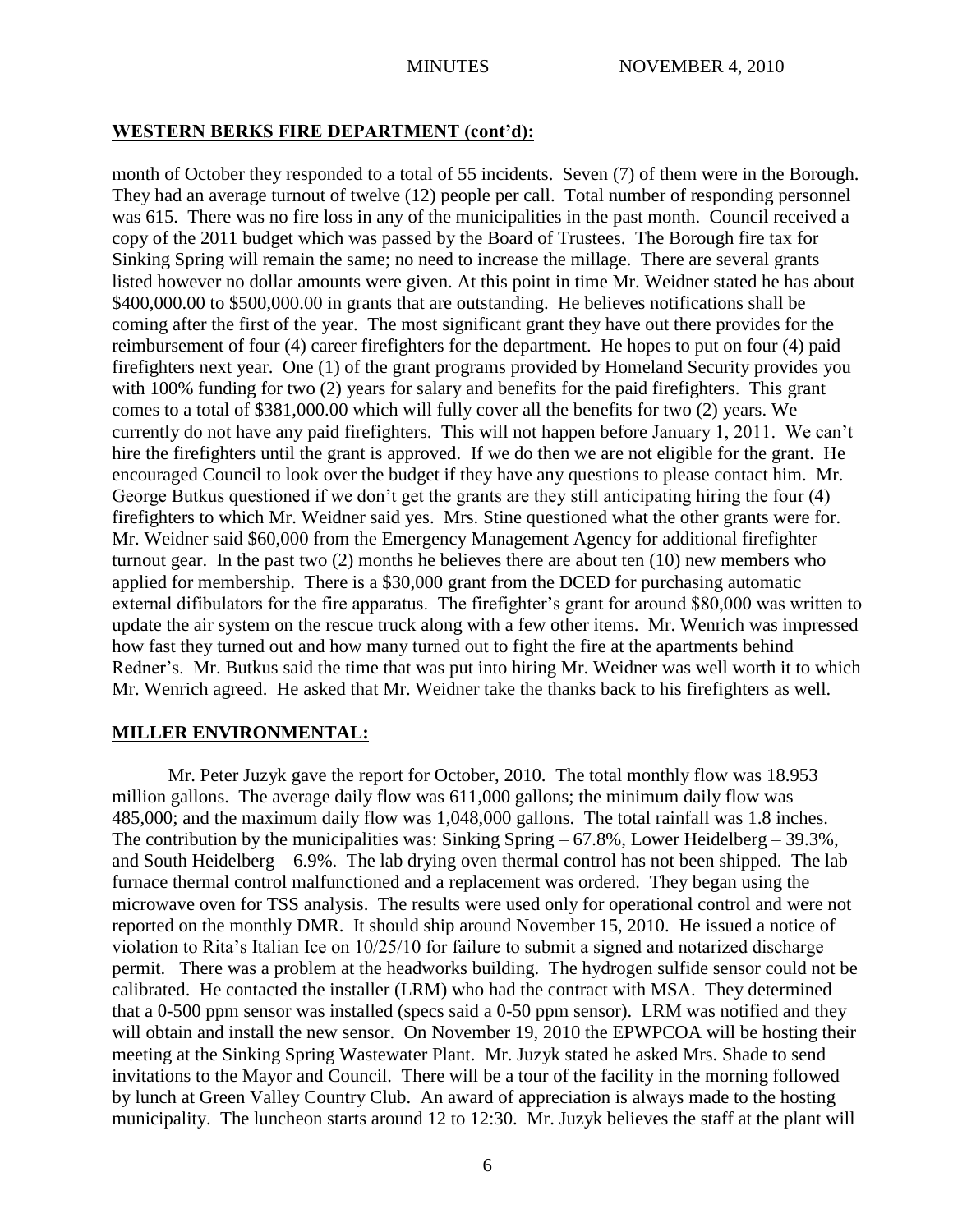# **MILLER ENVIRONMENTAL (cont'd):**

be receiving an award for plant collection safety.

# **REVITALIZATION PROJECT:**

Mr. Loth thanked Council for their actions that evening. He is beginning to prepare a list of grants that they are looking to submit in 2011 and he will see that Council gets that information as soon as possible.

# **EXECUTIVE SESSION:**

Council went into an Executive Session regarding a confidential employee matter at 8:53 p.m.

# **RECONVENE:**

Council reconvened at 8:34 p.m. Mr. Oswald made a motion to send a letter to the Mayor based on the confidential employee matter and to the said employee; seconded by Mr. Pachuilo. Mr. Wenrich asked for a roll call vote. AYES – 2, NAYS – 3 (Ms. Sloan, Mrs. Stine, and Mr. Wenrich), ABSTAIN - 1 (Mr. Butkus); motion failed. Mr. Pachuilo said no letter will be sent. Mr. Mooney said correct, you voted not to send a letter. Ms. Sloan made a motion to send a letter to the said employee only; seconded by Mr. Oswald. Mr. Mooney requested they go back into the Executive Session. Mr. Mooney said let this sit on the table till after the Executive Session. Mr. Wenrich stated on the advice of our Solicitor we are going back into Executive Session.

# **EXECUTVE SESSION:**

Council went back into Executive Session at 8:37 p.m.

# **RECONVENE:**

Council reconvened at 8:50 p.m. Ms. Sloan made a motion to rescind her original motion; Mr. Oswald rescinded his second to the said motion. Mrs. Stine made a motion asking for the Mayor's resignation; seconded by Mr. Oswald. Mr. Wenrich asked for a roll call vote.  $AYES - 3$ , NAYS – 2 (Mr. Pachuilo, and Ms. Sloan), ABSTAIN – 1 (Mr. Butkus); motion carried. Mr. Mooney stated a motion was made. Mr. Pachuilo requested if he could make a motion to which Mr. Mooney stated first the Mayor must give a response. The Mayor stated he will take it into consultation with his attorney. Mr. Mooney asked so for the purpose of that evening's meeting if he was resigning to which Mayor Butkus said no. Mr. Pachuilo made a motion to send the letter to the Mayor regarding the confidential employee matter and to the employee as well; seconded by Ms. Sloan. Mr. Wenrich asked for a roll call vote.  $AYES - 4$ ,  $NAYS - 1$  (Mr. Oswald), ABSTAIN – (Mr. Butkus); motion carried.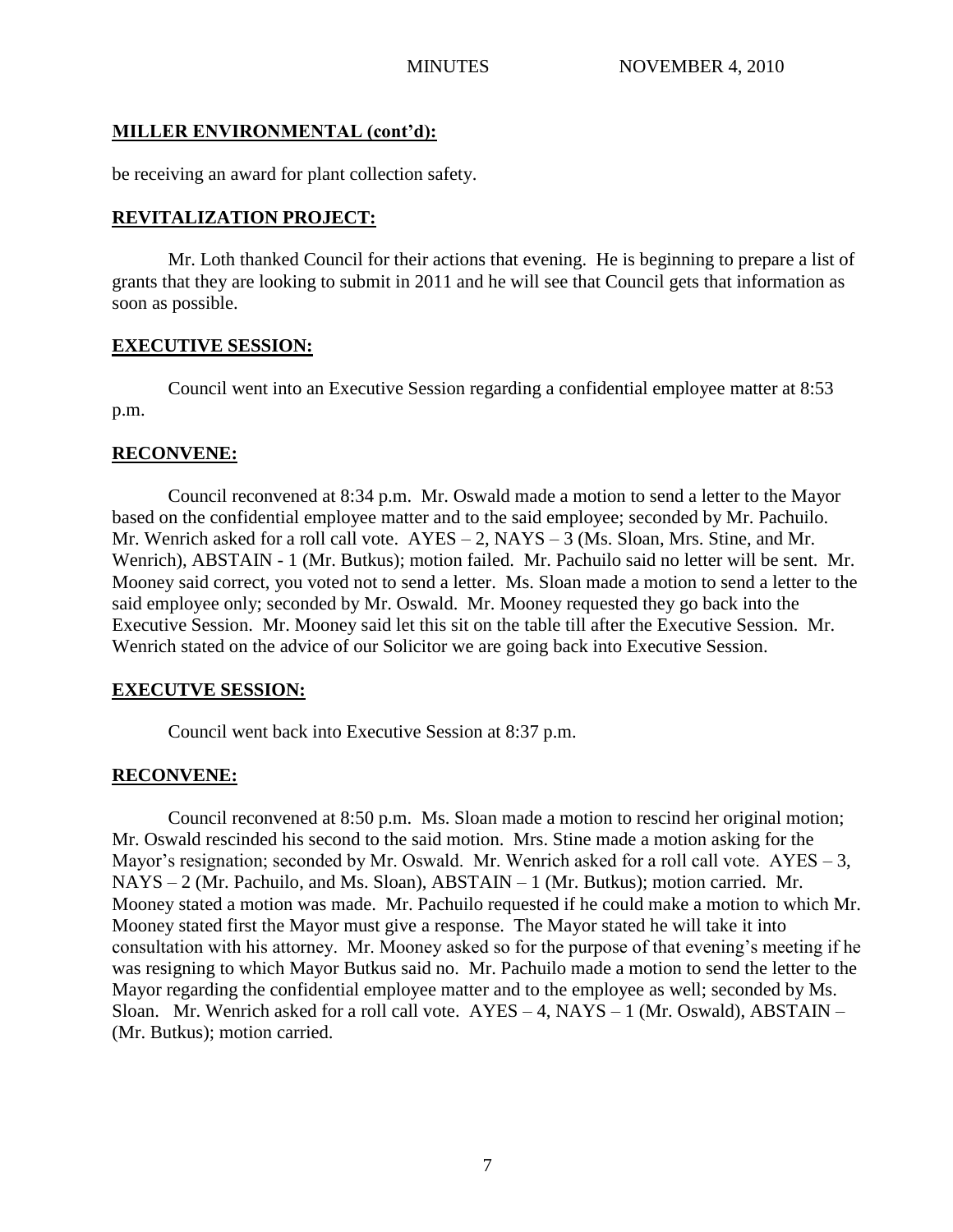#### **UNFINISHED BUSINESS:**

The first item under unfinished business was the copy machine. Mrs. Shade stated at the last meeting it was decided to allow the office to begin the process of obtaining a new copier. Mrs. Shade said she had totals for leasing/renting or buying it outright. She went on to say, it doesn't matter if you buy the piece outright or you rent it, you still must pay a monthly maintenance fee. Mrs. Shade said she sent everyone an e-mail describing all the options we have. Mrs. Shade said in her opinion buying the color copier outright is the better way to go. To rent the copier would cost us roughly \$14,523.00. It is \$242.05 a month and at the end you have nothing. To buy the copier outright would cost \$7,287.93. Mr. Pachuilo said it was a no brainer. The black and white copier is \$10,689.00 to rent or to buy it outright would be \$5,506.47. She was hoping that Council would consider the purchase of the color Konica Copier. Mr. Butkus asked if this was through COSTARS so we don't need to worry about extra bids to which Mrs. Shade said yes. Mrs. Stine made a motion to purchase the color copier; seconded by Mr. Pachuilo. Mr. Pachuilo said this was an item that he was looking at in regards to the budget and he made this recommendation to Mrs. Shade. Ms. Sloan questioned if they will maintain it monthly for a small fee to which Mrs. Shade said yes.  $AYES - 5$ , NAYS – 1 (Mr. Butkus), ABSENT - 1; motion carried. Mr. Butkus feels we should go with the black and white.

The next issue was the 2011 Budget. Mr. Pachuilo requested that Council take copies of the General, Sewer, and Fire Budgets with them for review. At this point in time there is no increase for the fire or the ambulance and no sewer increase as well. He stated he is not going to go over every line item that evening. He thanked Mrs. Stine as well as Mr. Leiby for their input into this budget. He also thanked the Chief, Mr. Hart, Mr. Schlott, and Mrs. Shade for their help in putting this budget together. He stated they went over every item in the budget. They did what they did last year as a large group. He went on to say that they cut where they could cut. He believes it is a trimmed down budget. Mr. Pachuilo will see that the Mayor gets a copy of the budget. He went on to say, he believed that a lot of people felt they could give input into the 2010 budget. It is a Council issue he said. Being swayed by the community is not the way to go. He said there were a lot of people that had access to the budget and gave their input. This is a Council issue; we are the executive branch of the Borough. He does take the thoughts of the community to heart but we are running a business here. He feels they got it down to where they aren't spending an enormous amount of money. Mr. Hart did very little in regards to maintenance of the streets. There are some capital expenditures that some of the departments are looking for. He has asked them to put them in a capital depreciation type fund for both funds, the sewer and the general funds. Mr. Pachuilo said a few months back the Mayor and Ms. Sloan along with Mr. Pachuilo talked about setting up this type of capital fund for your big items for the future. Mr. Pachuilo said on the last page of the General Fund expense you can see what a mil and a mil and half increase will generate for the Borough. The mil and half will help establish a new capital fund. Mr. Hart gave him the information on how long the equipment should last. As far as the police car goes, he feels that leasing would be the way to go. Mr. Wenrich asked the Chief about the police car from the County. The Chief stated they are still working on this. Mr. Pachuilo feels leasing is better than buying at this point. He again requested Council to take the information home and review. Mr. Leiby, Mrs. Stine, and Mr. Pachuilo agree on the budgets as a whole. Mr. Pachuilo stated to be ready at the next workshop meeting to hash out any big items somebody has. We are not going to nitpick over \$1,000 here or \$2,000 there. That won't mean all that much to the bottom line. Mr. Wenrich said if we do a workshop meeting it would happen the Wednesday before Thanksgiving. Mr. Oswald said we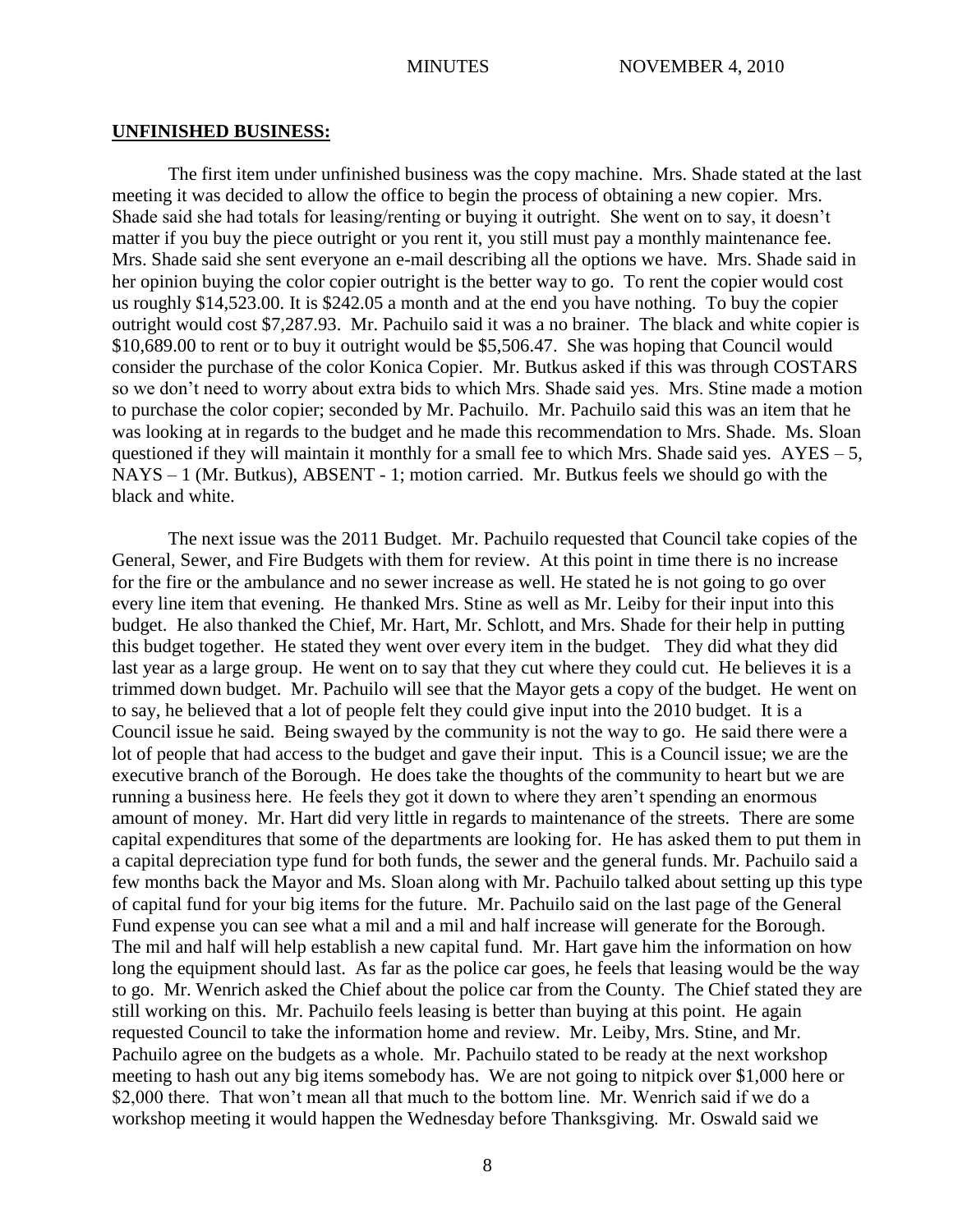can move it. A brief discussion ensued. Wednesday, November  $17<sup>th</sup>$  at 7:00 was established as the date for the budget workshop meeting. Mr. Pachuilo would like to be ready to advertise the budget right after that meeting due to time constraints. Mr. Pachuilo again said they picked at that budget, the three (3) of them, so much with the help of the department heads. Mr. Oswald said everybody knows that when this budget committee was formed it was a rough meeting which he chaired. He went on to say he picked the people he did as a cross section of Council. He is hoping this will prevent the circus from happening like what happened at the end of last year and the beginning of this year. He thanked Mr. Pachuilo, Mr. Leiby, and Mrs. Stine for the work they did. He said it will be foolish to go through what we went through last year. He continued that we must have a budget by December 31, 2010 as we can't open it in January this year. We don't have a choice this time in regards to an increase. He begged Council to use their better judgment and to think about the future because the actions they take today will impact the future of this Borough. The line of credit was a great thing Council did that evening. He thanked Mr. Pachuilo again along with Mr. Leiby, who he wished a speedy recovery; he stated he had a lot of input from what he understood and Mrs. Stine. He urged Council to not turn this into the circus it was last year. Mr. Wenrich asked Mrs. Shade how much on average is a mil. Mrs. Shade stated it is \$100 per \$100,000 of assessed value. Mrs. Shade also alerted Council to the fact that Hofmann Industries had asked for a reduce assessment and was granted that not only for 2011 but for 2010 as well. We will owe them around \$3,500 back in taxes for this year. Their reassessment dropped them over \$1,000,000.00. In addition, many, many Brookfield Manor owners are also seeking reassessments which will have a significant decrease in our tax revenues for next year. Ms. Sloan questioned when will we be seeing some income from WEIS? It is Foodlion, Mr. Butkus said. Mr. Mooney said they will get a partial interim tax bill probably for November and December. They have paid on the land. Ms. Sloan asked when they got their certificate of occupancy to which Mr. Hart said this past Tuesday. Ms. Sloan stated the 2010 budget we are roughly \$114,080.00 short as of today. Mrs. Shade said no, that was the projected budget that was created in January. That is what we were projecting we would be short at the end of 2010. Ms. Sloan questioned where are we today? Mrs. Shade said when she reads the Treasurer's Report you will see where we are as of the end of October. She said right now we have \$392,654.26. Mr. Oswald said yes it might look like a surplus now, but we need that to carry us through the first three (3) months of 2011. We didn't have that this year. We had to borrow that money to continue on; so who pays for that borrowing the residents. Mr. Pachuilo wants to get away from borrowing. Mr. Oswald stated you can't borrow your way out of debt. Mr. Pachuilo said with a one (1) mil increase we could generate about \$212,000.00 in additional income. Mr. Pachuilo said we can go 1.25 mils. He is just looking at what we will need for the future. Mr. Hart reminded Council that we have three (3) mandates coming down and we are going to need money for them. The stormwater is the largest of these mandates. That one (1) will kick us. Mr. Pachuilo stated he doesn't know if there will be grant money available to which Mr. Hart stated he doubted it. Mr. Pachuilo said the Borough can't keep taking the burden of being in the red. These are thoughts that the committee had. He again urged Council to take it, review it, and he thinks if they can come up with some huge numbers good luck. Mayor Butkus asked if there was anything in there for what Mr. Hart was just talking about to which Mr. Pachuilo said no. We don't know what they will mandate as of now, but that is what he wants to start planning for now. We know it is going to come just the timing is not secure. Mr. Hart said it could hit probably by the end of 2011. Mr. Pachuilo said it appears the sewer will not need an increase after talking with Mr. Schlott and Mrs. Shade. Mrs. Shade stated we will need to talk about the trash. Mr. Pachuilo said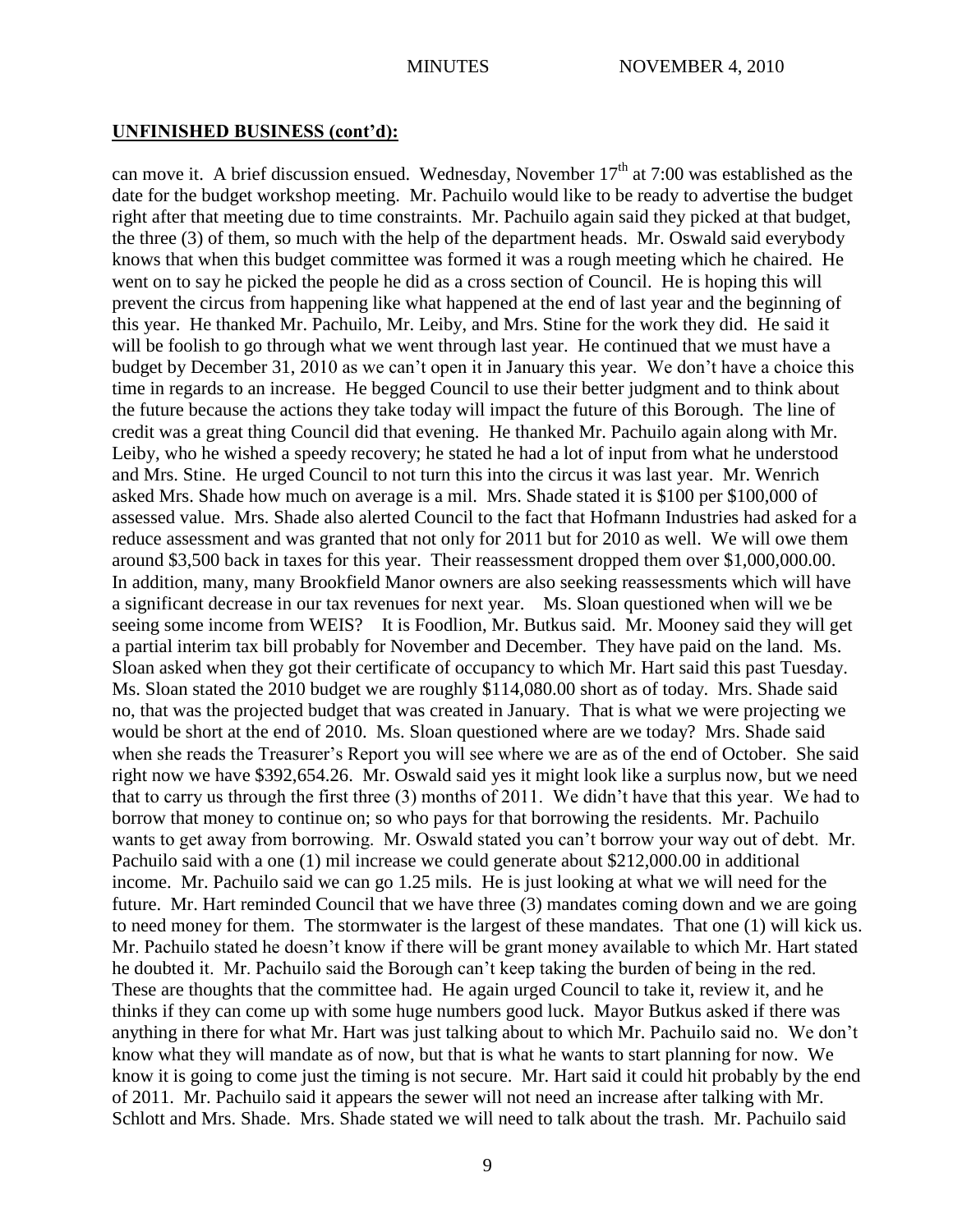after reviewing the numbers we will need to up our fees from \$200.00 to \$210.00 for trash. That will break us even. Mr. Mooney said if the budget contemplates a tax increase, he feels it might be wise to authorize the drafting of the Ordinance for the tax increase now as well as the advertising so that at the next meeting it will be ready to be advertised, laid open so that at the first meeting in December it can be voted on and if it got vetoed you should have sufficient time to override the veto to vote on it again at the December workshop meeting or at a special meeting in December. You don't want to run into the problem you had earlier this year, Mr. Mooney said. Mr. Mooney said if you went to the 1.5 mil increase you can always decrease if you so choose but you couldn't raise it. Mr. Pachuilo made a motion to draft the Ordinance for a 1.5 mil increase for 2011 on the General Fund; seconded by Mr. Oswald. AYES – 4, NAYS – 2 (Mr. Butkus, Ms. Sloan), ABSENT - 1; motion carried. Mr. Pachuilo stated for the record, Mr. Leiby was going along with this. Ms. Sloan said she just wanted a chance to review it. Mr. Oswald said the point was to have everything ready; we can go less. Mr. Mooney explained his dilemma. He is trying to get them in a position to vote twice in December if need be. Ms. Sloan said we will be able to do that. Mr. Butkus said it passed anyway. Mr. Mooney agreed but he wanted Council to understand what he is asking and why.

The next item was the Terrace Land Development approval. A representative was there on behalf of Mr. Grande. There is language to address several of the concerns. They are asking for conditional final approval. Mr. Ludgate feels the plans have some minor discrepancies that will need to be checked but they are just minor. The big issue was the wall. Mr. Grande did attend a meeting and requested that his engineer change the setback on the wall; double it to 20' from 10' which will make it a lot easier to deal with the situation. Mr. Grande has agreed to provide a design of the wall before they begin actual construction. They are satisfied that the public safety issue has and will be addressed. Ms. Sloan asked when they can expect a plan on that wall. Mr. Ludgate said they will have to start their exploratory excavation and when that is done they will have exposed the bank. When the bank is exposed they will inspect the bank and then do a design which Ludgate and the building code official must agree to. Ms. Sloan said maybe thirty (30) days. Mr. Mooney said that condition is on the plan so we are asking you to approve the plan subject to the execution of the improvements agreement, and the stormwater maintenance agreement. This will be an internal working at that point. Mr. Ludgate would get the plan for the retaining wall and review it. If he okays it they will drop it in. You don't want that open and expose it for a long period of time, Mr. Mooney said. Ms. Sloan said her question was very specific, how long before they actually put it in before you get to look at those plans. Is it thirty (30) days, is it two (2) weeks, how much time are they going to give you? Mr. Ludgate said we will take as much time as it takes to review it. That answers her question. They will attempt to turn it around as fast as they can. Mr. Wenrich asked how many units will be up there. The answer was thirty six (36). Mr. Schlott said they will need to buy the thirty six (36) units of capacity. He assumes this will all be in the improvements agreement to which someone said yes. We will need financial security for the sewer improvements. This will all be in one (1) and of course they will need the planning module approval from DEP. Mr. Ludgate said if Council does grant conditional approval, there is a more recent review done by Mr. Eisenbrown of Ludgate. He has several administrative items in there, like a letter from the water company. Ms. Sloan said wouldn't the EDU's be paid for before conditional approval is given. Mr. Schlott said in order to reserve capacity, there needs to be a reservation agreement or purchase the capacity outright. They can purchase capacity at any point. The latest they can purchase it would be when they pull a permit. There were no major changes to the plans. Mr. Butkus made a motion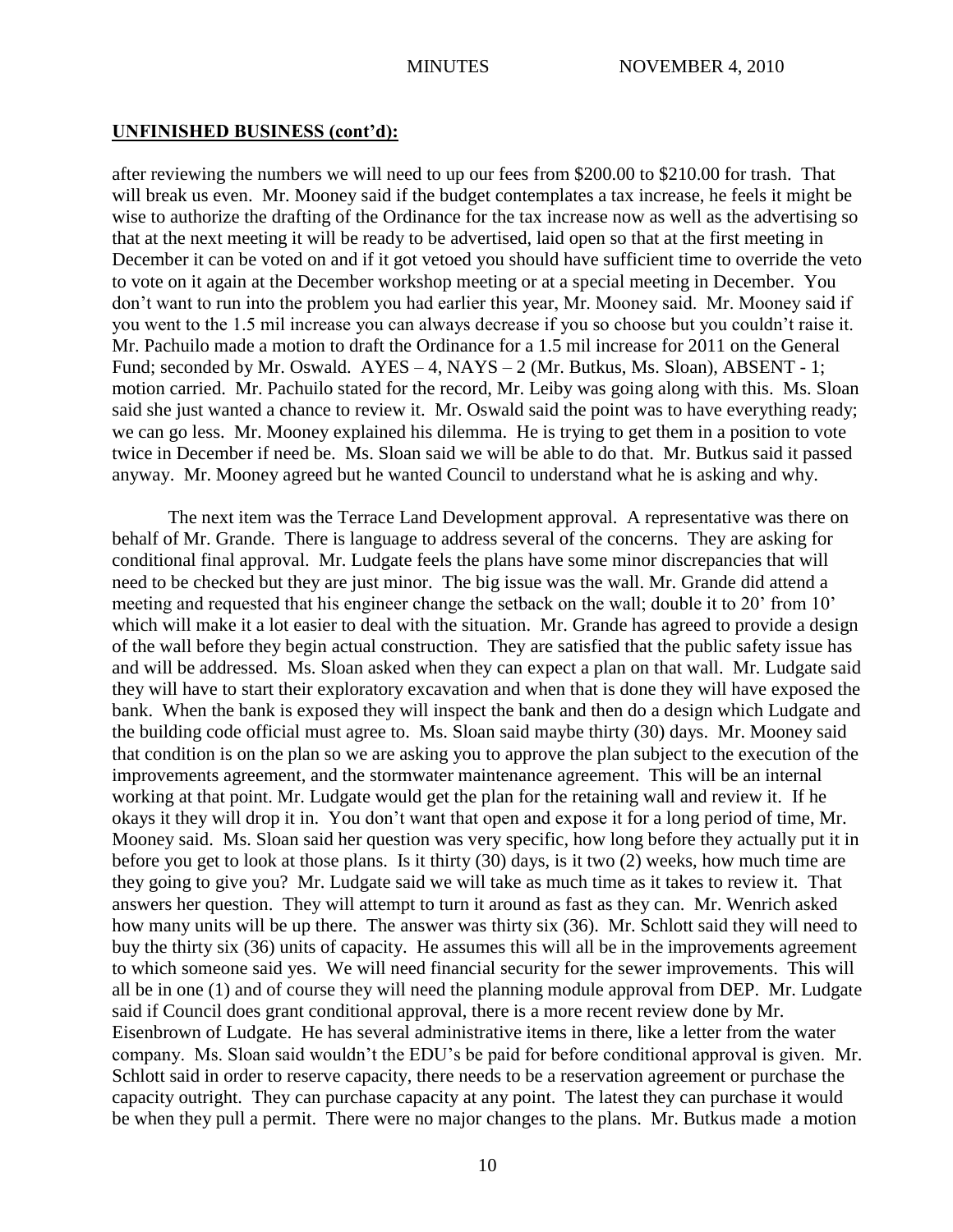to grant final approval with the previously mentioned conditions listed in the agreements; seconded by Mr. Oswald. AYES – 5, NAYS – 0, ABSENT - 1; motion carried. There is also an annexation plan that the Planning Commission recommended to be lumped in and approved at the same time. It was reviewed over a year ago. This is basically a land swap between them and the Church. It lets them have a bigger parking lot and lets them build Summit Boulevard. It is a standalone annexation plan. Mr. Butkus made a motion to approve the annexation plan; seconded by Mr. Oswald. Mr. Ludgate feels Council does need to make this land swap.  $AYES - 6$ ,  $NAYS - 0$ ,  $ABSENT - 1$ ; motion carried. The plans will be held till they are signed by Council and the Planning Commission. A brief discussion ensued in regards to hold the plans.

The next item is the change of municipality requests. Mr. Hart printed up a few maps for everyone to look at in regards to these residences. The map will be attached as part of the permanent record. These two (2) properties have changed which municipality they reside in. The first property is 3316 Reedy Road. Most of this property is located in Spring Township. The other property is 185 Sylvan Place which according to that map shows nothing of that property being in the Borough. Mr. Butkus questioned if the access driveway is coming off the Borough part of the street. This means that we are responsible for plowing their street which gives them the access they need. Mr. Hart said yes and according to the plans he has seen both these homes were to be serviced by the Borough. A discussion ensued about the map. Mr. Hart stated they did petition to the County to have their municipality changed. Mr. Mooney stated we are looking for an agreement that has been referenced in a letter he has found. However no one seems to be able to find the agreement. Stevens and Lee was the developer's attorneys at that time. It appears by the letter this agreement would say how the taxes were to be apportioned in the development. The attorney from Stevens and Lee couldn't find an agreement in his file either but again, there was discussion about this. He did not know if this fell by the wayside; this all happened back in 1992. Mr. Wenrich asked who services the sewer. Mr. Schlott stated he believes it is the Borough. Ms. Sloan said she thought there was some type of agreement where some of those kids were going to go over to the old Sinking Spring School and they ended up going to Wilson anyway. Mr. Butkus said Sinking Spring was part of Wilson long before this issue happened. Mrs. Stine stated the school district has nothing to do with this matter. Mr. Pachuilo would like to have more information on the discussions back then. Mr. Wenrich said it should be recorded at the Court House. Mrs. Shade stated it does not appear to be an agreement. Mrs. Shade said she has been in contact with Spring Township and they can't locate an agreement either. Mr. Oswald stated this is all a mute point because we have no ground to stand on if there was no agreement. Mr. Mooney said we can continue looking for the agreements and if we find them we can petition to have these two (2) homes put back into the Borough. We can do it next August. However right now we have nothing. Mr. Mooney said he has a letter dated July 26, 1993 from Jim Snyder to Barbara Beringer who was with their former firm, Miller and Murray, that talks about the agreement but he can't find the agreement. Mr. Pachuilo said we plow Sylvan to the corner because we are good neighbors. Mr. Wenrich questioned if we should table this. Mr. Mooney said we can't really take any actions at this point. If we do find something that states why they should be in the Borough and not Spring then we can take action at that time. Mayor Butkus said you might find some type of swap. Mr. Mooney said there is at least a draft of an agreement somewhere however whether it got adopted or not that he can't be sure of. Mrs. Shade said she spoke to Cheryl at Spring Township and they gave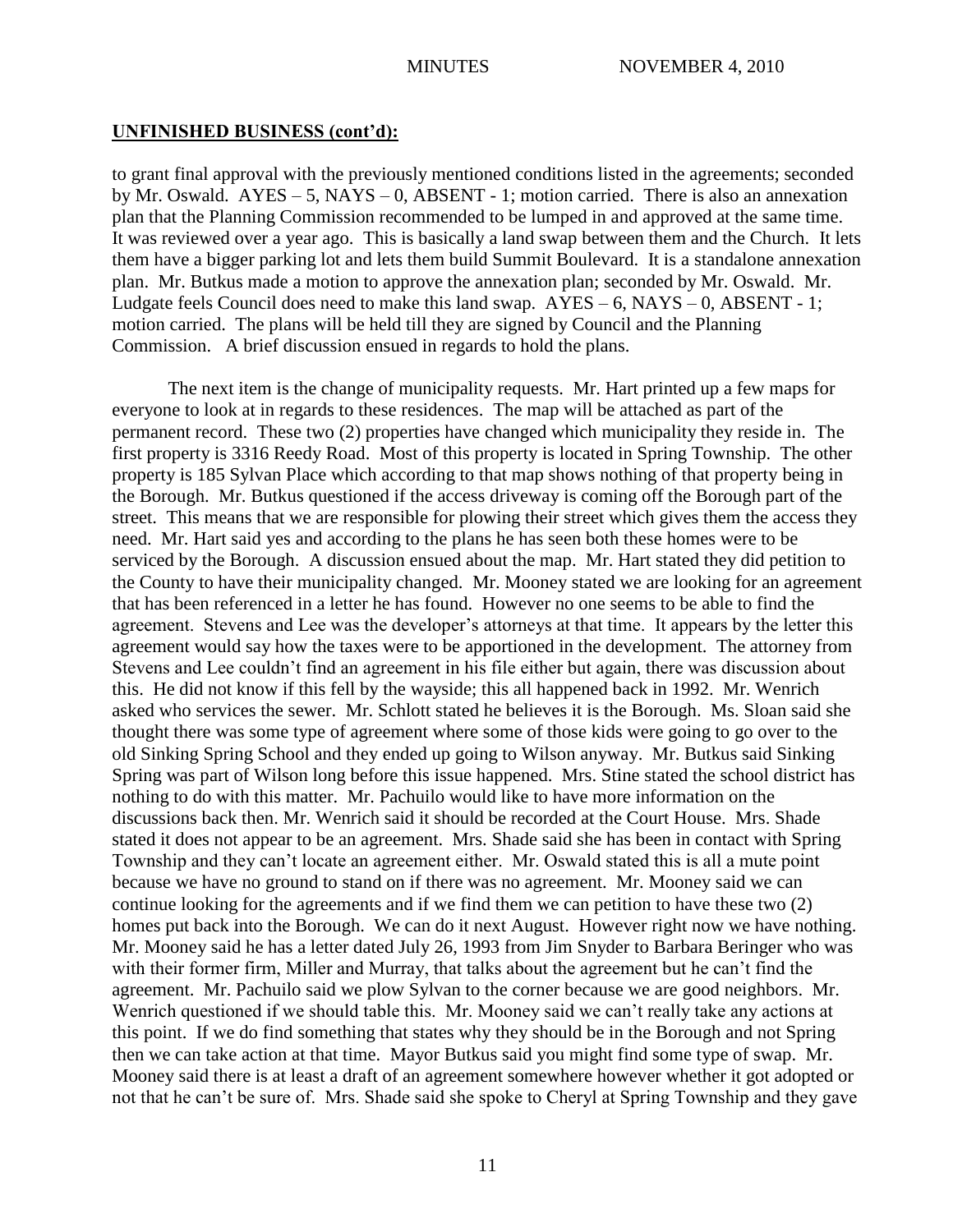us everything they had, and they too had no agreement. She said she also saw mention of an agreement but no agreement was found. Mr. Pachuilo would like it tabled. Mr. Wenrich tabled it till more information can be found on the advice of our Solicitor.

The next item was the Miller Amendment #3. Mr. Mooney stated he along with Mr. Schlott agree that the latest version of this amendment serves us best. Mr. Schlott has gone over the numbers feels those number are good. Mr. Wenrich asked if those numbers are reflected in the 2011 budget. Mrs. Shade stated they do. Mr. Oswald made a motion to execute Miller Environmental Amendment #3; seconded by Mr. Butkus. AYES – 6, NAYS – 0, ABSENT - 1; motion carried. The trials of the new chemicals are in this amendment.

The pole building electric was the next item. Mr. Hart said at the workshop meeting this item was discussed and Mr. Butkus made a motion to have plans drawn up with an amount of \$2,500.00. That was just a quick guess. He now received a firm price of \$6,500.00 for the plans. Mr. Butkus said this is just for the plans to which Mr. Hart said yes. Ms. Sloan questioned why it is going up so much. Mr. Hart said there are two (2) parties involved. It first starts off with Ludgate Engineering and then goes to another firm who will design those services. There are things in the old building that are illegal and need to be changed. The price for the specs is \$6,500.00. Ms. Sloan said that is triple the cost. Mr. Butkus said unfortunately he doesn't think they have much choice because they can't have the guys fumbling around in the dark at that garage. Mr. Wenrich agreed. Mr. Butkus made the motion to authorize the plans not to exceed \$7,000.00; seconded by Mr. Oswald. AYES – 6, NAYS – 0, ABSENT - 1; motion carried.

## **NEW BUSINESS:**

The first item under new business was to appoint Reinhart and Company as the auditors for the 2010 audit. Mrs. Shade said we had talked last year about soliciting quotes for new auditors however in light of the budget issues we had earlier this year plus with the sewer plant upgrade/expansion she felt it would be wise to continue with Reinhart and Company. It might be cost effective as well. Mr. Butkus made a motion to appoint Reinhart and Company as the auditors for the 2010 audit; seconded by Mr. Pachuilo. AYES – 5, NAYS – 1 (Mr. Oswald), ABSENT -1; motion carried.

The next issue was the time extension for Sunoco. Mr. Ludgate stated we received a letter from the engineering firm for Sunoco Partners. They have offered a sixty (60) day time extension. It is the Planning Commission's recommendation that we accept the time extension. Mr. Butkus made a motion to accept the time extension; seconded by Mr. Pachuilo.  $AYES - 6$ ,  $NAYS - 0$ , ABSENT - 1; motion carried.

Conditional use of 3836 Penn Avenue was the next item on the agenda. Mr. Hart stated this is the property right next door to Dunkin Donuts. It is in the rear. It is where the old restaurant/catering business were located. Ms. Soto would like to put a daycare facility in there. Under our new zoning ordinance a daycare is not allowed there by right. It is permitted under conditional use which must come before Council. Mr. Mooney stated we need to have a hearing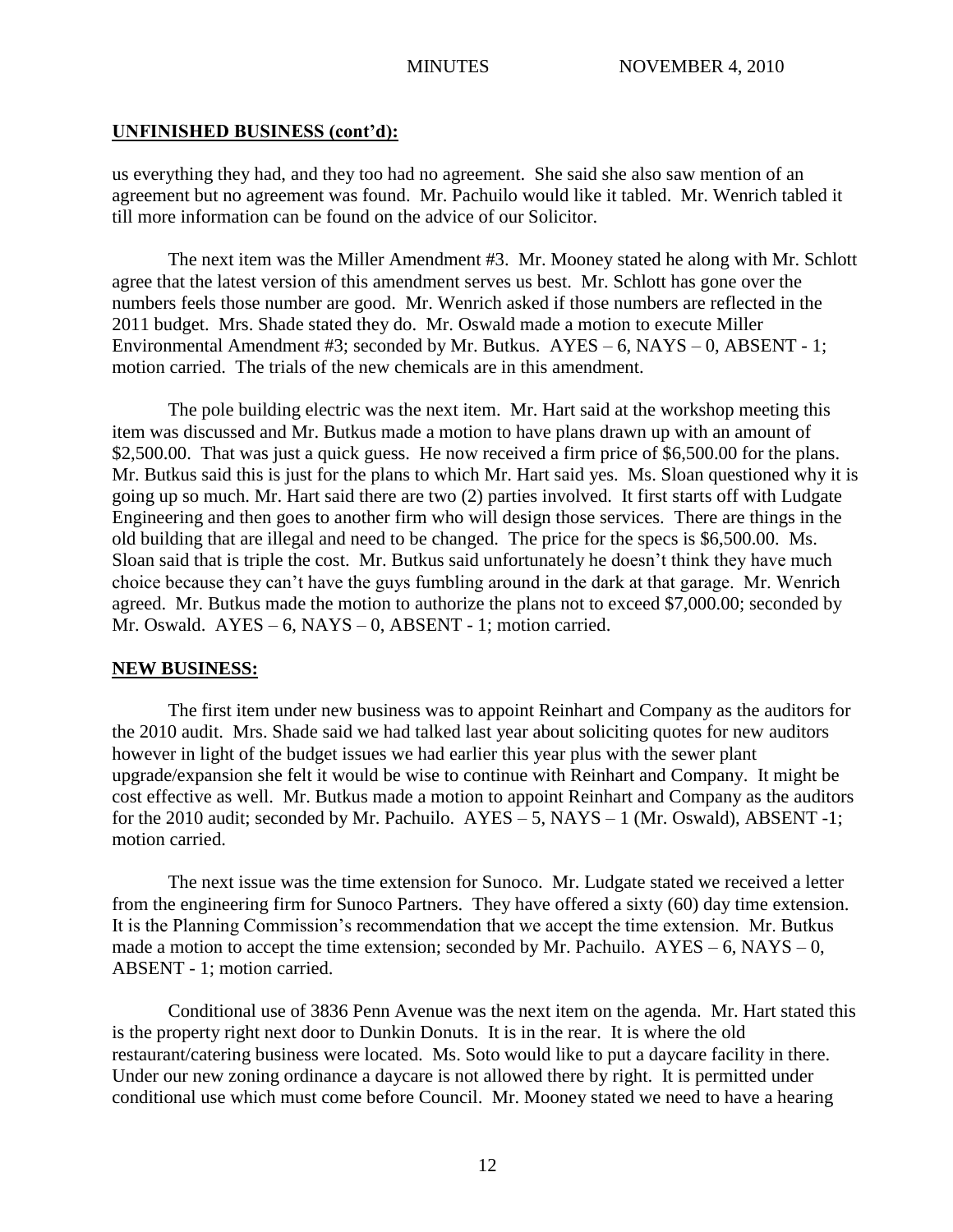## **NEW BUSINESS (cont'd):**

within sixty (60) days of her making application. It must be advertised and you must arrange for a stenographer. You take in evidence and there are conditions attached. She must meet all the conditions stated in the ordinance. Mr. Ludgate stated the reason this is conditional is because of the traffic issues that can occur. This use can lead to a traffic concentration at certain times of the day. This will help us control how this traffic will occur. The application was made on August 26, 2010. That was the first application however it has been going back and forth for a little while, Mr. Hart said. It was around the time of the last workshop meeting that they decided which way they were going to go. Mr. Mooney questioned if she made an application for a zoning permit in August. Mr. Hart stated it was a Use and Occupancy Permit. The zoning is being applied for. Mr. Mooney said she has not made an application for a zoning permit so you have not denied one. Mr. Hart said correct. She needs to apply for a conditional use application. Mr. Hart will need to look for that. She needs to make application and then we can set up the hearing. It was decided that the meeting will occur right before the next regularly scheduled Council meeting which is December 2, 2010. The time will be set at 6:30 p.m. A brief discussion ensued. The fee is \$750.00. Mr. Butkus made a motion to have Mr. Mooney prepare and advertise for the hearing once all the paperwork has been turned in; seconded by Mr. Oswald. AYES – 6, NAYS – 0, ABSENT - 1; motion carried.

## **POLICE CHIEF JAMES OXENREIDER:**

The Chief stated we had 177 calls for the month of October. Thirty (30) traffic tickets; three (3) parking tickets; and five (5) warning notices were issued. Spring Township is sponsoring a PENNDOT Traffic and Engineering Workshop which will last eight (8) hours. It will be held on February 15, 2011. It is open to the Public Works Director as well. He would like to attend along with Mr. Hart. There is no cost. Ms. Sloan made a motion to send the Chief as well as Mr. Hart to the seminar; seconded by Mr. Butkus.  $AYES - 6$ ,  $NAYS - 0$ ,  $ABSENT - 1$ ; motion carried. At 33 S. Hull, Mrs. Wilkes is requesting a handicap parking space for her son. They have applied for a placard. Mr. Oswald made a motion to grant the handicap parking space; seconded by Ms. Sloan. AYES – 6, NAYS – 0, ABSENT - 1; motion carried. Mr. Oswald asked how Halloween turned out. The Chief stated it went well and only slight problems with Shocktoberfest.

# **BOROUGH ENGINEER – ROBERT LUDGATE, SR:**

The Queen Street signal's contractor is looking for release of payment in the amount of \$24,632.82 which is in order. Mr. Pachuilo made a motion to release \$24,632.82 from Liquid Fuels for the Queen Street traffic signal; seconded by Mrs. Stine. AYES – 6, NAYS – 0, ABSENT - 1; motion carried. There was a second request from the contractor for release of retainage however they do not recommend release at this time. However they do ask that they authorize release of retainage upon their completion of certain items; namely PENNDOT punch list items, official approval after the thirty (30) day trial period which is presently in operation, Liquid Fuels approval of certifications, one (1) year maintenance bond at 10% of the final contract price which is a condition of the specs and a certificate of the release of liens. These are all administrative functions that can be verified and completed. Council if it so chooses can authorize the Secretary to make the payment of \$11,340.00 which is the release of the retainage upon Ludgate's and/or Mr. Mooney's recommendation when these items are verified. Mr. Butkus made the motion to release the retainage after the conditions are met; seconded by Mr. Oswald. AYES – 6, NAYS – 0, ABSENT -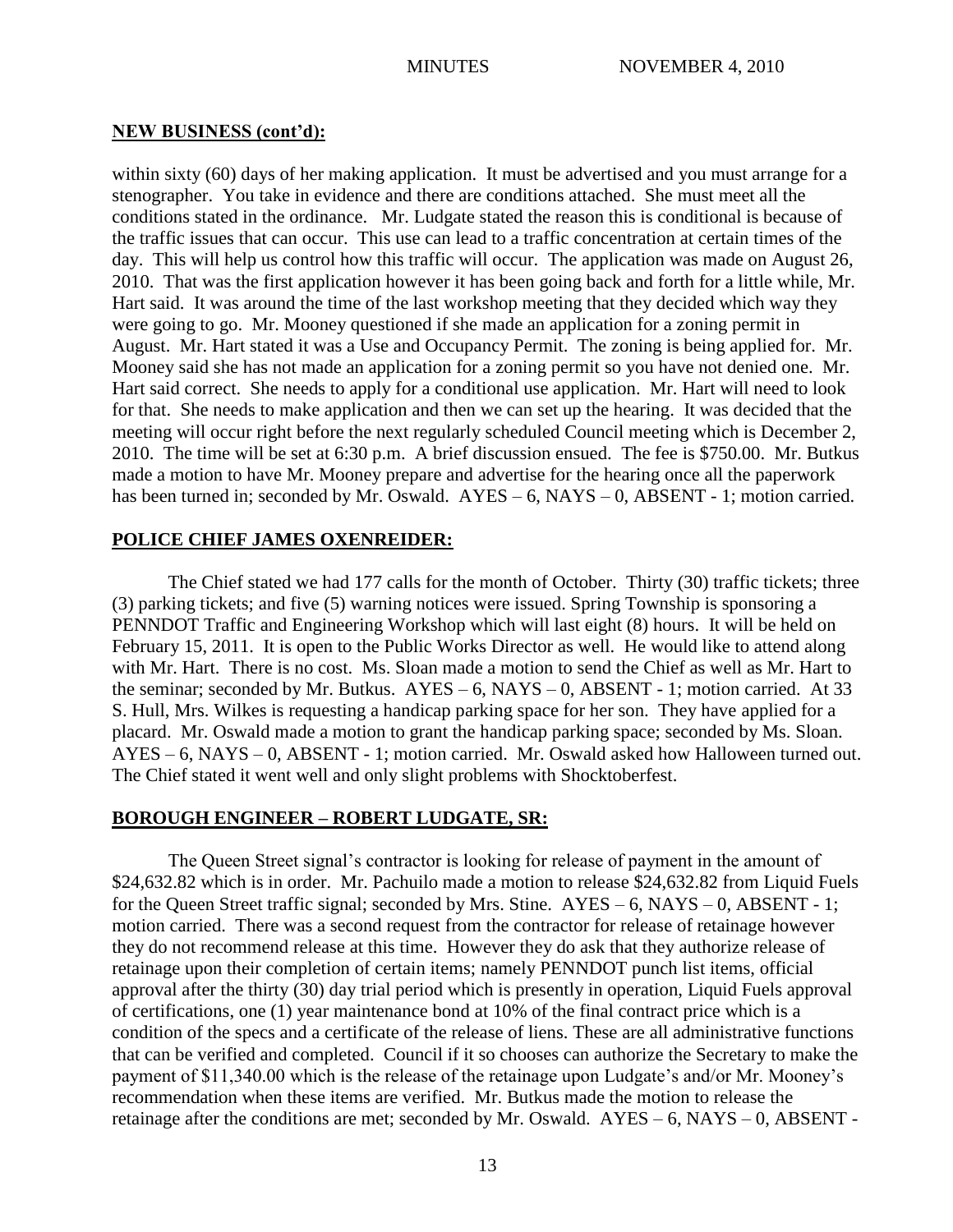## **BOROUGH ENGINEER – ROBERT LUDGATE, SR (cont'd):**

 1; motion carried. The next item is the condition on the railroad. It was discussed at the October meeting. Mr. Ludgate sent a letter to Spring Township Engineer alerting them that debris from Spring Township had come down the ditch and clogged our stormsewer. Mr. Ludgate asked them to do whatever they could to prevent that. This will become more important as we become more involved with the new stormwater requirements. Mr. Ludgate stated that he and Mr. Hart met that day on site and Mr. Hart will be doing some work back there to help with some of the erosion that happened from the storm over a month ago. It is a relatively low cost project. It is just regular maintenance work. Ms. Sloan asked if we have received any response from the letter to Spring. Mr. Ludgate stated no and he is not planning on getting any. Mr. Ludgate said it is more to cover our bases just in case something happens down the line. We will be having more of these types of issues. Mr. Ludgate attended a seminar and it is currently up in the air how much responsibility we will have for policing private property. A brief discussion ensued as to stormwater regulation. Mr. Butkus asked if we are going to have to test for what might is suspended in the runoff water. Mr. Ludgate stated there is some negotiation going on between DEP and the EPA right now on this. Right now there is only a list of certain things that will need to be tested for. DEP is resisting the EPA's requirements on testing. Mr. Ludgate feels that DEP is on our side regarding the stormwater issue.

## **PUBLIC WORKS DIRECTOR – MICHAEL HART:**

Mr. Hart stated we had a telephone wire problem at the corner of Penn and Mull Avenues. They are looking to start moving on this. They had to submit a detour plan. The only lane that will be detoured is the eastbound lane coming off of Mull Avenue. They want to detour traffic out Elizabeth down to Octagon back on to Broad, back onto Penn. Those roads are not built for heavy truck traffic, Mr. Hart said they have no other option. A brief discussion ensued on this matter. Mr. Mooney said we really don't have a say in what they do; we can only make a recommendation. Mr. Ludgate made the recommendation that the Borough should send a letter to PENNDOT and say these issues with trucks are not acceptable. Damage to the streets is anticipated. The truck detour should be handled another way. Mr. Wenrich stated they do not have the "okay" to move forward; they need to come up with an alternate truck traffic detour. It can't be on the Borough side streets. Mr. Oswald made a motion to reject their current plan and to come back with an alternate truck traffic route; seconded by Ms. Sloan.  $AYES - 6$ ,  $NAYS - 0$ ,  $ABSENT - 1$ ; motion carried.

## **SEWER ENGINEER – DAVID SCHLOTT, JR :**

Mr. Schlott had one request for payment for Wickersham in the amount of \$95,559.55. Everything is acceptable however this is not final payment. There is a 10% contingence for them. Mr. Butkus made a motion to pay Wickersham Construction \$95,559.55 for payment number 13; seconded by Mr. Oswald.  $AYES - 6$ ,  $NAYS - 0$ ,  $ABSENT - 1$ ; motion carried. The next item was for a planning module for 4407 Bittner Road in Lower Heidelberg Township. It is an undeveloped lot and DEP is requiring they have planning module approval. It does flow to Sinking Spring. It is a minor issue but he is asking Council to allow the President to sign off on this module. Mr. Oswald made a motion to allow Mr. Wenrich to sign the module; seconded by Mr. Butkus. AYES  $-6$ , NAYS  $-0$ , ABSENT - 1; motion carried.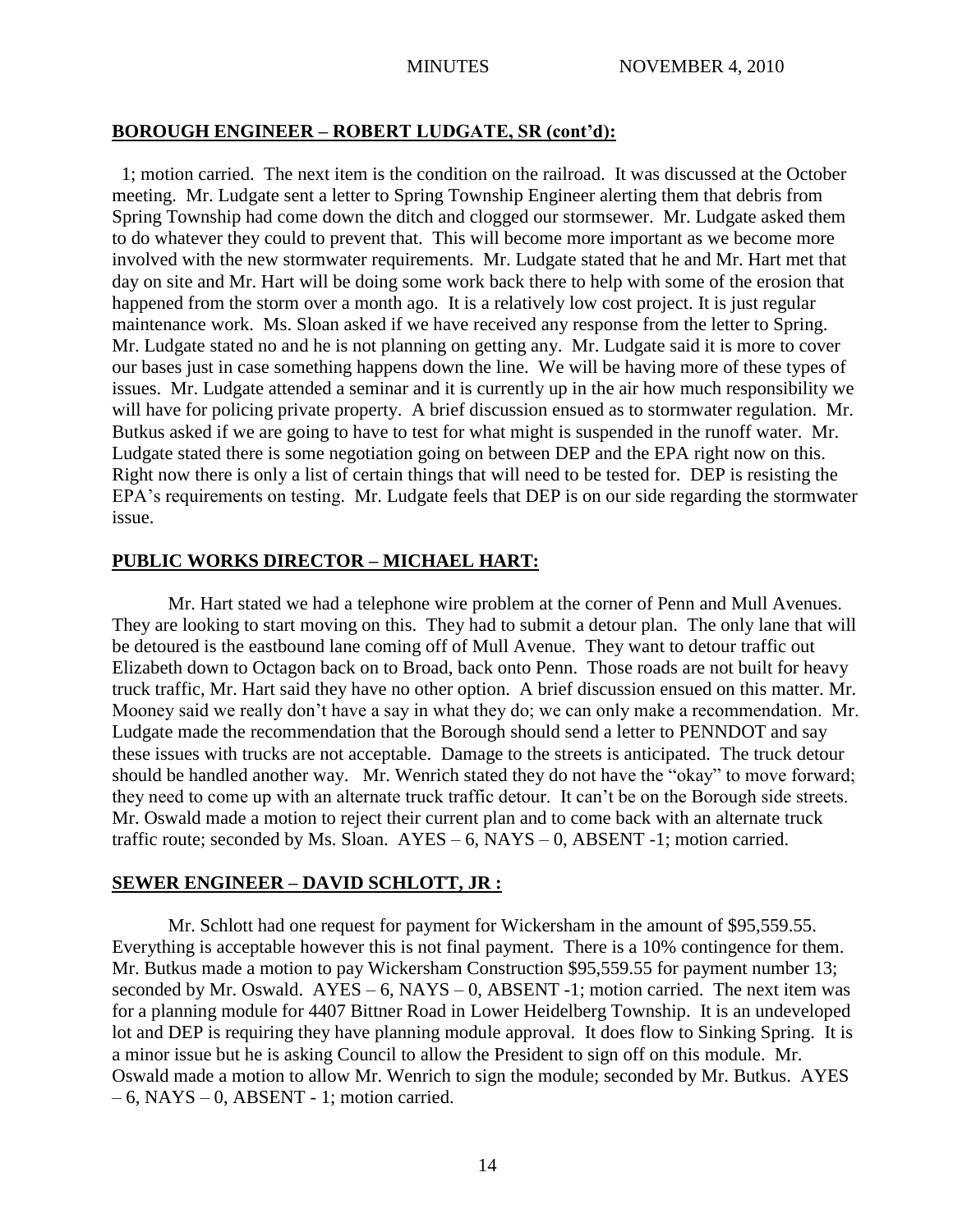# **BOROUGH SECRETARY – REGINA M. SHADE:**

Mrs. Shade stated the Borough Hall will be closed on Thanksgiving Day as well as the day after. She stated according to the handbook the Borough is closed on Christmas Eve and Christmas Day. Due to Christmas being on Saturday, Mrs. Shade questioned if Council would want the employees to observe that holiday on December 23. We would be closed on December  $24<sup>th</sup>$  for Christmas Eve. It was decided to close the Borough Hall on December 23<sup>rd</sup> for Christmas and on December 31<sup>st</sup> for New Year's Day. Mr. Pachuilo made a motion to close the Borough Hall on Thursday, December 23, 2010 and Friday, December 31, 2010 for the holidays; seconded by Mr. Oswald. AYES – 6, NAYS – 0, ABSENT - 1; motion carried.

# **TREASURER REPORT:**

| General Account                      |              |              |
|--------------------------------------|--------------|--------------|
| Opening Balance – September 30, 2010 | \$141,186.40 |              |
| <b>PLGIT</b>                         |              | 9,106.69     |
| Invest                               | Recreation   | 49,591.71    |
|                                      | General      | 254,595.14   |
| Deposits as of October 31, 2010      |              | 70,762.35    |
| <b>Transfer from Invest</b>          |              | 100,000.00   |
| Wire Transfer Fee                    |              | 10.00        |
| <b>Checks Written</b>                |              | 136,087.58   |
| Payroll                              |              | 65,575.13    |
| PENNVEST Auto Debit                  |              | 2,576.47     |
| <b>Non Uniformed Pension Fees</b>    |              | 2,000.00     |
| To Be Paid                           |              | 26,338.85    |
| Balance as of October 31, 2010       |              | \$392,654.26 |
| Sewer Account                        |              |              |
| Opening Balance – September 30, 2010 |              | \$126,374.17 |
| <b>PLGIT</b>                         |              | 61,347.02    |
| Invest                               |              | 422,101.03   |
| Deposits as of October 31, 2010      |              | 144,101.03   |
| <b>Checks Written</b>                |              | 130,784.77   |
| To Be Paid                           |              | 57, 195. 73  |
| Balance as of October 31, 2010       |              | \$566,643.88 |

Mr. Butkus made a motion to approve the Treasurer's Report; seconded by Ms. Sloan.  $AYES - 6$ ,  $NAYS - 0$ ; motion carried.

# **PUBLIC COMMENT:**

There was no public comment.

# **ADJOURNMENT**:

Mr. Butkus made a motion to adjourn the meeting at 10:20 p.m.